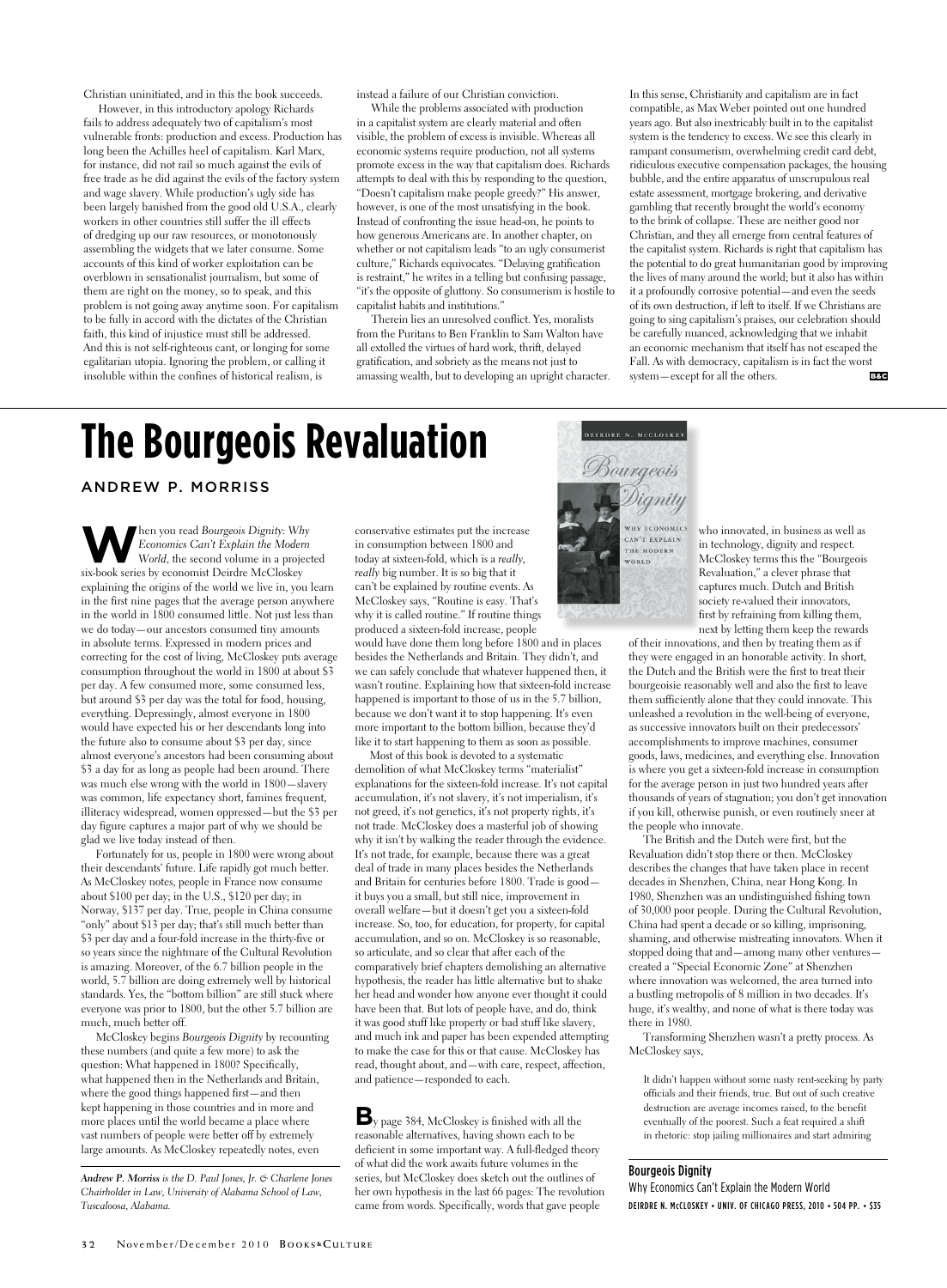them; stop resisting creative destruction and start speaking well of innovation; stop overregulating markets and start letting people make deals, corrupt or not.

Well, we might think, reading Books & Culture in our favorite coffee shop while drinking fair-trade coffee, that sounds easy and we've already done it. Good for us! Let the Chinese get on with it, and things will be getting better all around. Not quite. That fair-trade coffee we're complacently sipping is related to labor (and environmental) standards rich countries insist are needed to help poor countries "improve" themselves. But "[s]topping people from taking terrible jobs—through prohibitions or protections or minimums, justified by the warm if mistaken feeling over one's second cappuccino that one is thereby generous to the poor—takes away from the poor what the poor themselves regard as a bettering option. It's stealing deals from the poor." Oops. Maybe our feel-good coffee is part of the problem.

Before conservative readers start feeling too superior to liberal readers, though, McCloskey has some warnings for the right as well. The past wasn't superior spiritually to the present, as the right often contends, because not only are poor people generally more focused on food than the spirit, but because lots of bits of the past weren't nice. There was plenty of racism, sexism, anti-Semitism, and other nasty stuff built into old institutions, whose passing due to the corrosion of modern commerce delivering us the \$100 of goods per day we're consuming isn't cause for despair but instead a cause for celebration. Maybe a poor peasant surviving on \$3 a day "was a cheerful sort, was 'happy' with illiteracy, disease, superstition, periodic starvation, and lack of prospects. After all, she had her family and faith and community, which interfered in every choice she made. But at any rate she was desperately poor, and narrowly limited in human scope." Innovation creates wealth; wealth creates space to think about things besides finding something to eat.

**I**t's not easy to make this shift. Lots of people haven't, including an unfortunate number ruled by armies of thugs in places like Burma, Cuba, North Korea, and Zimbabwe, but enough of us have in places like North America, Europe, Japan, Brazil, India, and China that things are looking up. Just how it happens is going to take more of this series to describe, and I hope McCloskey spends parts of the subsequent volumes talking about the why and how in more detail. I'm sure she's got some interesting ideas about those questions.

As you must be able to tell by now, I loved this book. It's informative, it's funny and clever, it taught me things I didn't know, and it has personality. My ambition after reading it is to have dinner with McCloskey. Not just any dinner: I want dinner in her library—surely enormous, given the wealth of material quoted, summarized, disputed, analyzed, and referenced in these pages—so she can pull down favorite books to illustrate points. My fantasy dinner companions are some of the dozens of economists, historians, English professors, and others on whose work McCloskey draws. The conversation after dinner will last for hours, with all the good cheer and amiability evident throughout this book, in which McCloskey offers her intellectual opponents generous praise while delivering such thorough critiques that one imagines they are simultaneously quite pleased to be taken so seriously and perturbed by her points. In a way, I've had this dinner party already—that's how reading this book feels.

Two caveats, one small and one a bit larger. Small first: a quibble with the subtitle: ""Why Economics Can't Explain the Modern World." McCloskey's an economist and not just any economist, but one of the more important ones writing today. Yes, she's drawing on forms of data different from what most of our fellow economists count as data, using novels and songs and letters to the editor as worthy of analysis as texts, but these are ultimately inputs into an economic story. Yes, she's reading things other

economists all too often fail to read, including works by non-mainstream economists like Israel Kirzner, who managed to be both an insightful writer on entrepreneurs and a rabbi. But this is a book filled with economic reasoning in every chapter. There is a chart, a few equations, and plenty of statistics. Thus I think economics gets to claim it, and McCloskey's reasoning, and McCloskey. Indeed, the point of a great deal of McCloskey's quite interesting writing on economic methodology and rhetoric over